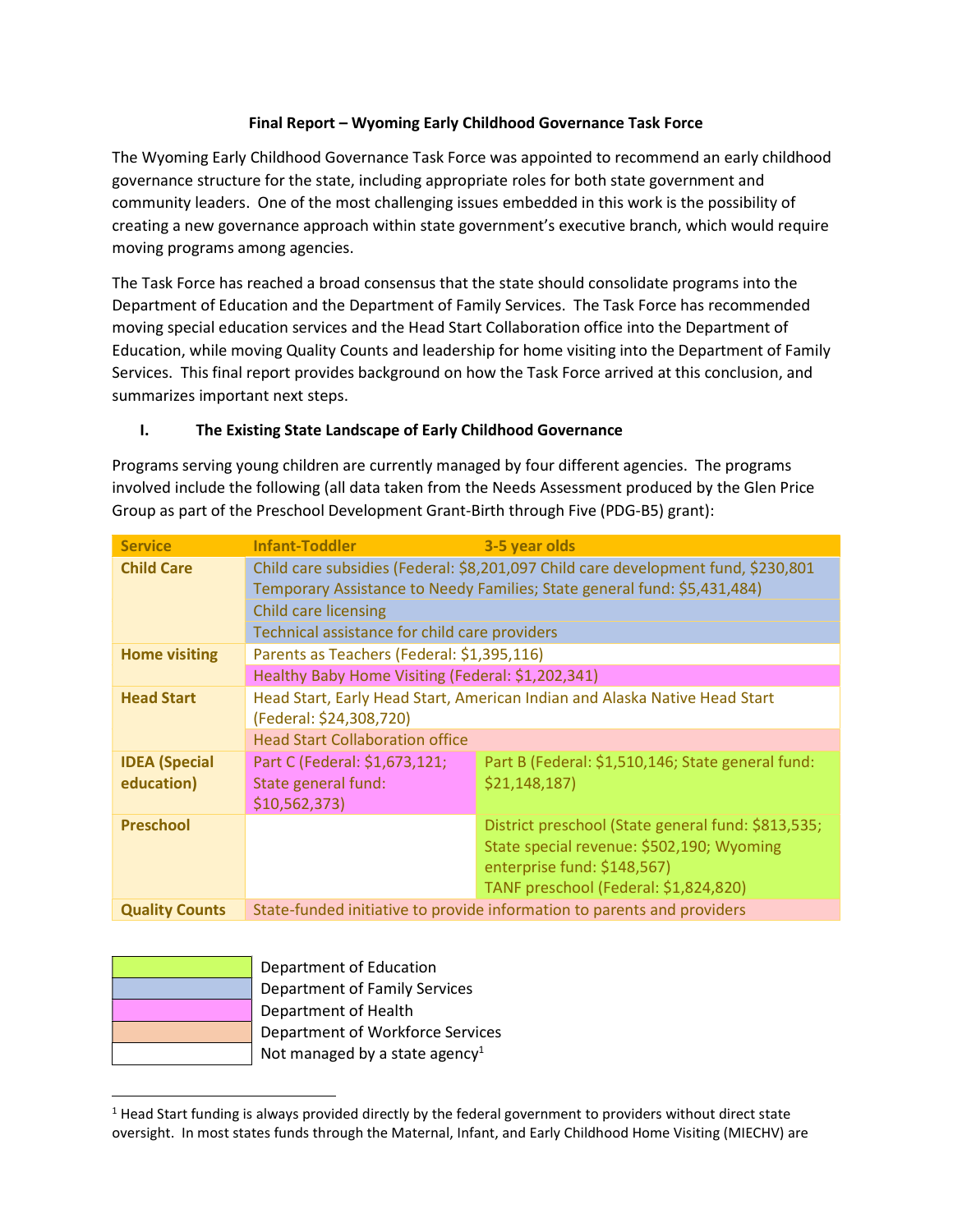In a 2018 national report by the Bipartisan Policy Center about the efficiency of early childhood governance systems, Wyoming was ranked 49<sup>th</sup>. The frustration experienced by leaders of the system prompted the creation of the Task Force as part of the state's federally-funded PDG-B5 grant. This oneyear grant has been used by the state to develop an overall strategic plan for early childhood, including stronger approaches to engaging families and a new definition of quality. The grant also supported the development of a needs assessment, from which the above agency data was drawn. The state is currently applying for a three-year renewal grant, and the results of that application will be announced later this year.

While the Department of Education is listed as the lead agency for funds distributed by the federal government under Part B of the Individuals with Disabilities Education Act (IDEA) – as required by the Act itself – the actual administration of funds involves a collaborative arrangement with the Department of Health. Part B funds serve children ages 3-5, and Part C funds serve children birth to three. At the local level IDEA funds are administered by both school districts and community development agencies.

# II. Key Principles in Designing a State Agency Structure

The Task Force has articulated some key principles for the state's early childhood governance:

- The system needs to be more coherent. There is a strong belief that the state can do better than the current configuration.
- The system needs high-level leadership. The Task Force would like to see the creation of a statelevel post that provides systemwide leadership for the early childhood field, as a full-time responsibility. In a handful of states early childhood is managed in a standalone agency, and the head of that agency serves in this role; in some other states early childhood programs have been consolidated within a larger agency, and a senior deputy is responsible for overseeing those programs.
- Greater policy clarity. The larger strategic planning process is working to develop recommendations on Wyoming early childhood policy; the Governance Task Force is focused on developing a plan to oversee that ongoing policy work.
- Better information for parents. A substantial focus of Wyoming's overall strategic planning effort is to provide better information for parents, and a new governance arrangement should include a strong focus on ensuring that parents have what they need to be successful.
- The infrastructure needed to actually deliver quality and increase access. Simply put, Wyoming's early childhood providers are more likely to be successful if they have additional support. The Task Force acknowledges that the current state budget situation makes it unlikely that such support will be provided in the immediate future, but its work can serve as a roadmap for developing the capacity to provide that support.

The Task Force also discussed some of the core functions that a governance structure needs to be able to perform, and highlighted four areas that it sees as a priority (not listed in priority order): (1) Money management, (2) Engaging and supporting families, (3) Supporting professionals, and (4) Communicating about early childhood development, and the system. In its discussions the Task Force discussed the

managed by a state agency; however, Wyoming chose not apply for MIECHV funds, so the state's Parents as Teachers program is operated by the national Parents as Teachers center. Wyoming could in the future choose to apply for these home visiting funds directly.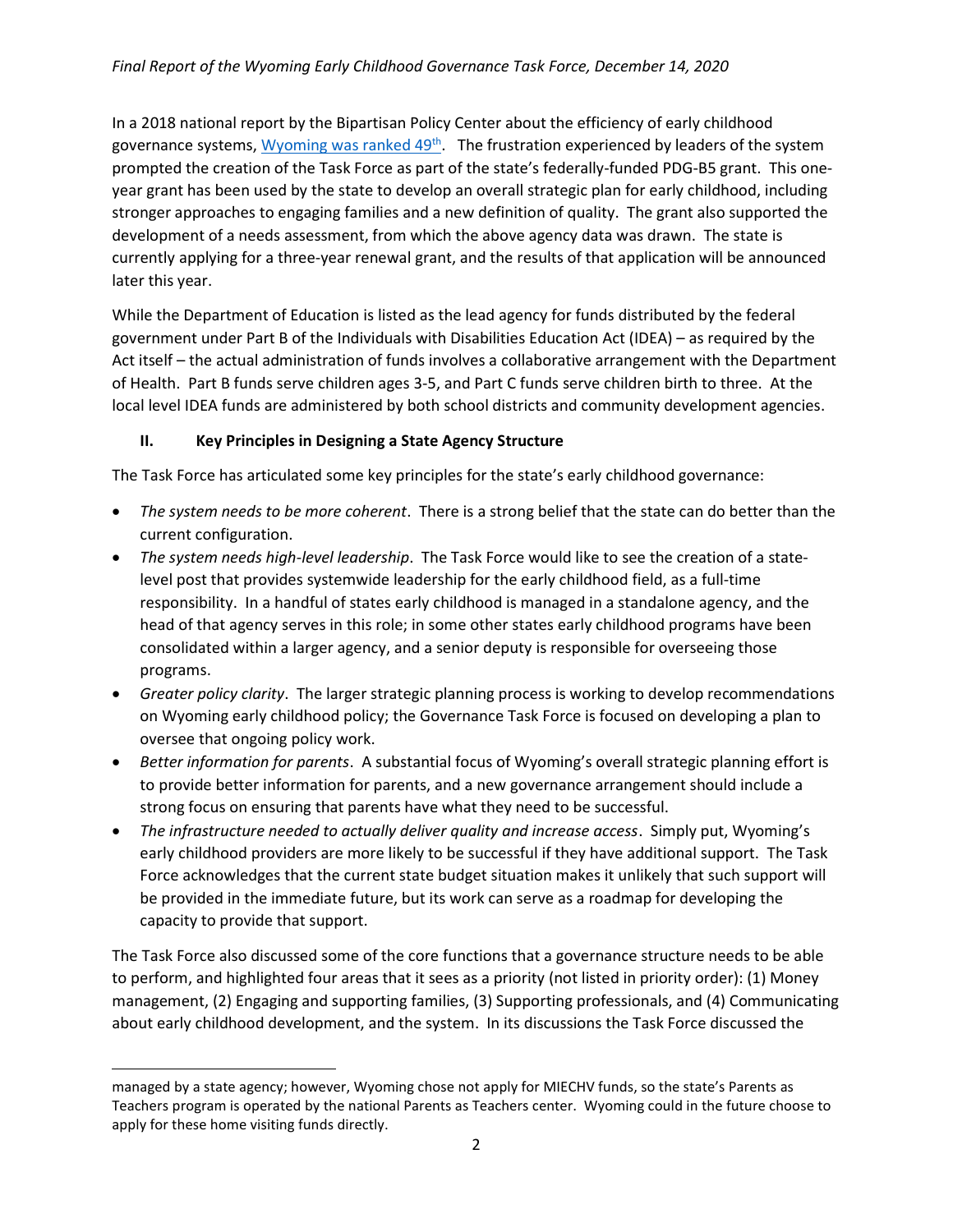respective role of state government and local communities, seeking to strike an appropriate balance in the Wyoming context. The Task Force would like to see the state focus on the following capacities in designing a system that can succeed at those core functions, as described below.

#### Money Management

- The state should bring together multiple programs into the same agency, and then that centralized authority should work to align the existing programs into a more coherent whole. This includes an integrated approach to planning an overall budget, and potentially changing the implementation of existing funding streams to make them work together more effectively. In doing so the state should be focused on the needs of families, and how state funding can be best designed to serve family needs.
	- $\circ$  These funding streams currently have requirements that are in tension or even conflicting, and resolving those issues will make it easier for providers to implement the funds.
	- $\circ$  Even individual funding streams can have multiple purposes for example, child care is both a developmental support and a work support. The new agency structure should allow the state to take a more holistic approach to harmonizing these different values.
- The state should provide some amount of direct assistance to providers to help them understand what funds they might be able to access, and how they can utilize those funds effectively. Many providers do not have the capacity or expertise to manage complex finances, and more assistance is needed.
	- $\circ$  The state should also develop a network of regional supports available to providers on a voluntary basis, which can include numerous business and financial management services. Similar models have been developed in other states, and are often a cost-effective way for providers to manage their finances effectively while minimizing the burden on programmatic staff.
	- $\circ$  These regional support networks should also communicate back to the state about common problems providers are facing, so that when possible the state can make changes to resolve those problems.
	- $\circ$  These regional networks can help both schools and private providers. This can include private providers who are not receiving public subsidies; for them this would be in effect a small business support.
	- $\circ$  The Task Force noted that the regional support staff need not be state employees they could be contracted or part of an intermediary. The best approach can be determined by the oversight agency.

#### Engaging and supporting families

- The Task Force wants the state to build off of existing resources to create a single website/application accessible to parents statewide that provides information about available services. This website should help them understand what services are available, and then help them access those services.
	- $\circ$  Currently the state does provide information about different programs, and those efforts should be brought together into a single hub.
	- o A single statewide system will be particularly useful for high-mobility families.
- While a single statewide point of access is useful, for many families the most important form of engagement will be personal interaction with a trusted professional in their community; this should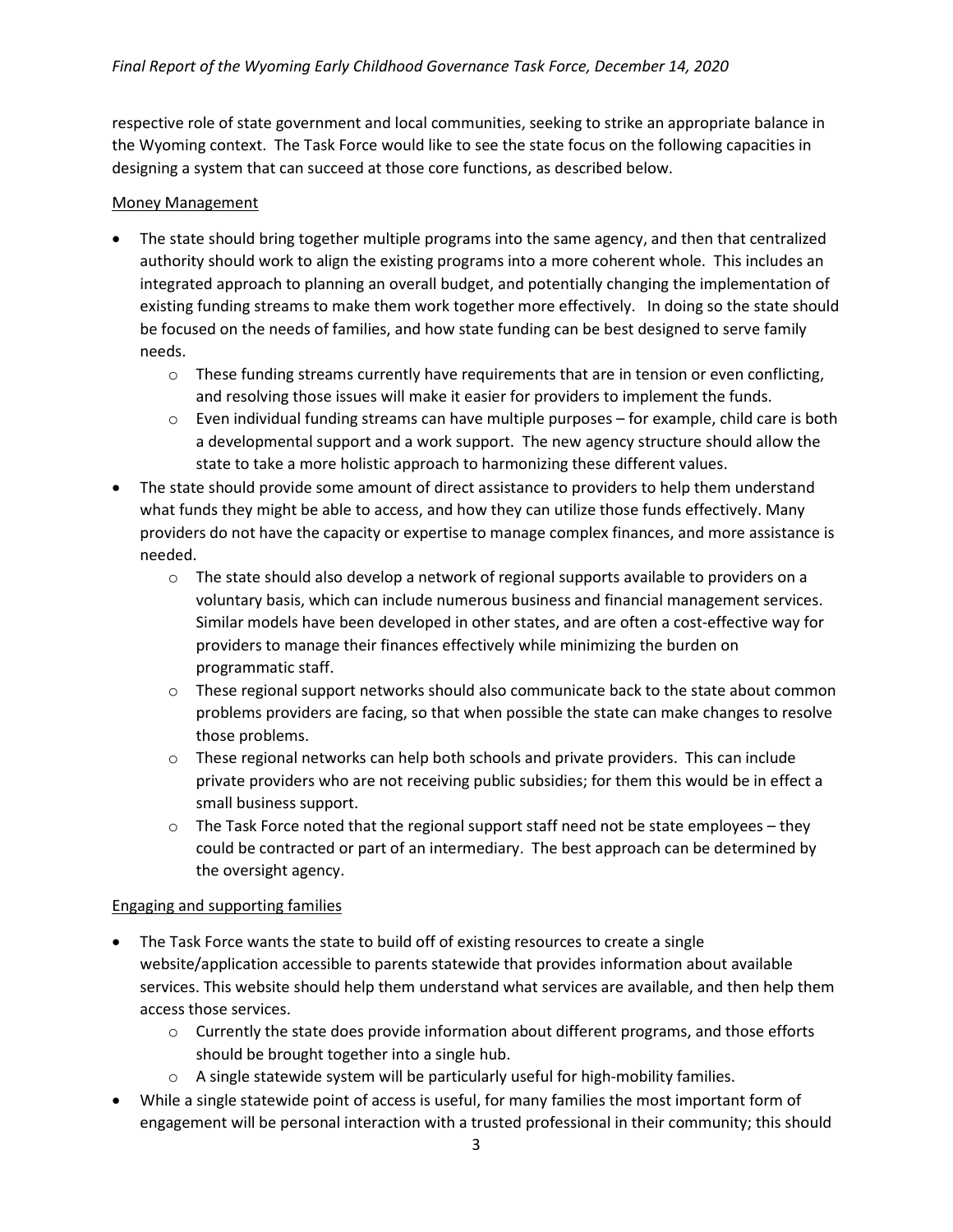include child care providers, home visitors, school district point people, and more. The state should provide ongoing support to these community-level ambassadors to help parents navigate the system. State involvement is needed to support equity, as some communities will not have adequate resources to provide this navigational help without state support.

o Maintaining networks of this kind is difficult, and will require focused and skilled capacity to execute well.

# Supporting professionals

- The state will need to hold a definition of quality that informs a system of professional supports.
- The state has been developing professional learning collaboratives (PLCs), which are seen as a strong base to build on. These PLCs engage providers and then provide professional development based on their needs, and also help to connect families to resources.
	- $\circ$  The Task Force would like to see additional capacity provided to regional efforts to establish PLCs. So far limited staff capacity has put a ceiling on the reach of the PLCs.
- In addition to the PLCs, the state should take the lead on improving pre-service training.
- Apprenticeships can play a role in building the capacity of the workforce.
- Different programs in the state currently have different requirements for professional development – placing a burden on providers trying to navigate a complex system, and meaning that some professional development is approved for credit in some systems but not others. The state should take the lead in harmonizing those requirements, working closely with providers to do so.
- The Task Force noted that one important form of support for professionals is improved pay. Indeed, without improved pay all other professional development efforts are likely to have a minimal impact on the field, as any professionals who are able will seek to apply their improved training in higherpaying jobs. The Task Force recognizes the limitations of available funds but its conversation did emphasize the importance of professional salaries.

#### Communicating about early childhood development, and the system

- The Task Force believes strongly that communication about early childhood development and the services Wyoming provides to support it – must be multi-directional; the state should listen to providers and families, in addition to communicating outward to them. Because the early childhood field involves a wide range of stakeholders and a host of different issues, this multi-directional communication is key – and while require dedicated and skilled capacity to manage.
- The Task Force believes that having a high-level leader will be important to a communication strategy, particularly with regard to certain audiences (including policymakers).

In sum, the new lead agencies will need to be adept at providing supports to families and providers – including having the capacity to manage regional networks; skilled at reaching out to constituents and hearing from them about their issues, then having processes to address those issues; capable of communicating outward in a clear and consistent manner; willing to engage in the sometimes difficult work of providing consistency across multiple funding streams; and sensitive to state/regional/local dynamics, which must be managed on an ongoing basis – with an eye toward empowering local actors wherever possible. The PDG-B5 renewal grant represents a unique opportunity to begin developing a state agency structure with those capacities, given the likely limitations on state funds in the immediate future.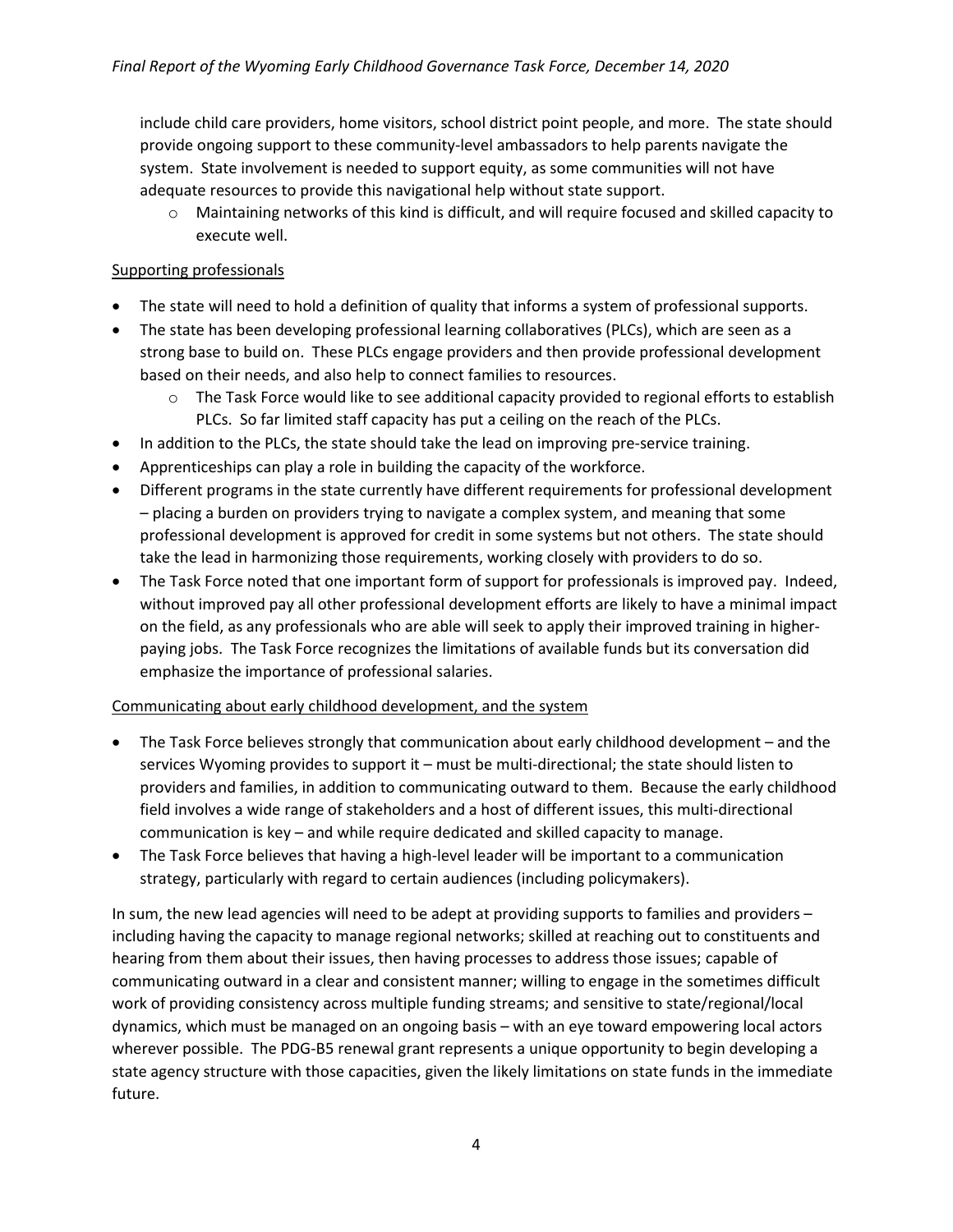### III. Key Considerations in Designing an Agency Structure

After identifying its key principles and priorities, the Task Force identified some potential pros and cons of different approaches to state agency governance. For purposes of the discussion, the Task Force made reference to a taxonomy of state agency approaches identified by the BUILD Initiative in 2013<sup>2</sup>:

- Coordinated governance: Responsibility for oversight of early childhood programs is dispersed among multiple agencies (Wyoming's current state).
- Consolidation: Responsibility for oversight of early childhood programs is consolidated into one or more existing agencies that also have other responsibilities.
- Creation: Responsibility for oversight of early childhood programs is brought together into a single agency solely focused on early childhood.

In its September 23 meeting the Task Force identified pros and cons of these different approaches.

A. Coordinated Governance

The Task Force discussed coordinated governance as representing the status quo. On September 23 the Governor's Office explained that it launched the Task Force because it believes that the status quo is not optimal. That statement was consistent with other conversations the Task Force has had to date, and sentiments expressed in the strategic planning process. Nonetheless, the Task Force identified some specific pros and cons of maintaining the status quo.

| <b>Pros</b>                                        | <b>Cons</b>                                      |
|----------------------------------------------------|--------------------------------------------------|
| This is a difficult time for state government, and | Having too many agencies involved is             |
| change may be hard given the current               | complicated for legislators, parents, providers, |
| circumstances.                                     | and the public                                   |
| Suggesting changes at this time may call           | The dispersed oversight leads to inefficiency in |
| attention to programs in ways that may be          | the administration of programs, and a lack of    |
| harmful.                                           | leadership                                       |
| It may be possible to make improvements within     |                                                  |
| the current structure.                             |                                                  |

#### B. Consolidation

The Task Force discussed pros and cons of consolidating functions into an existing agency. Importantly, consolidation does not require moving all functions into a single agency; even if the state chooses to consolidate it can move some programmatic authority while other authority remains unchanged.

| <b>Pros</b>                                         | <b>Cons</b>                                    |
|-----------------------------------------------------|------------------------------------------------|
| Creating more efficient use of the tens of millions | Would require statutory change, which could be |
| of dollars Wyoming spends on early childhood.       | difficult politically.                         |

<sup>&</sup>lt;sup>2</sup> Regenstein, E. and Lipper, K. (May 2013) A Framework for Choosing a State-Level Early Childhood Governance System. BUILD Initiative. Retrieved from:

https://www.buildinitiative.org/Portals/0/Uploads/Documents/Early%20Childhood%20Governance%20for%20We b.pdf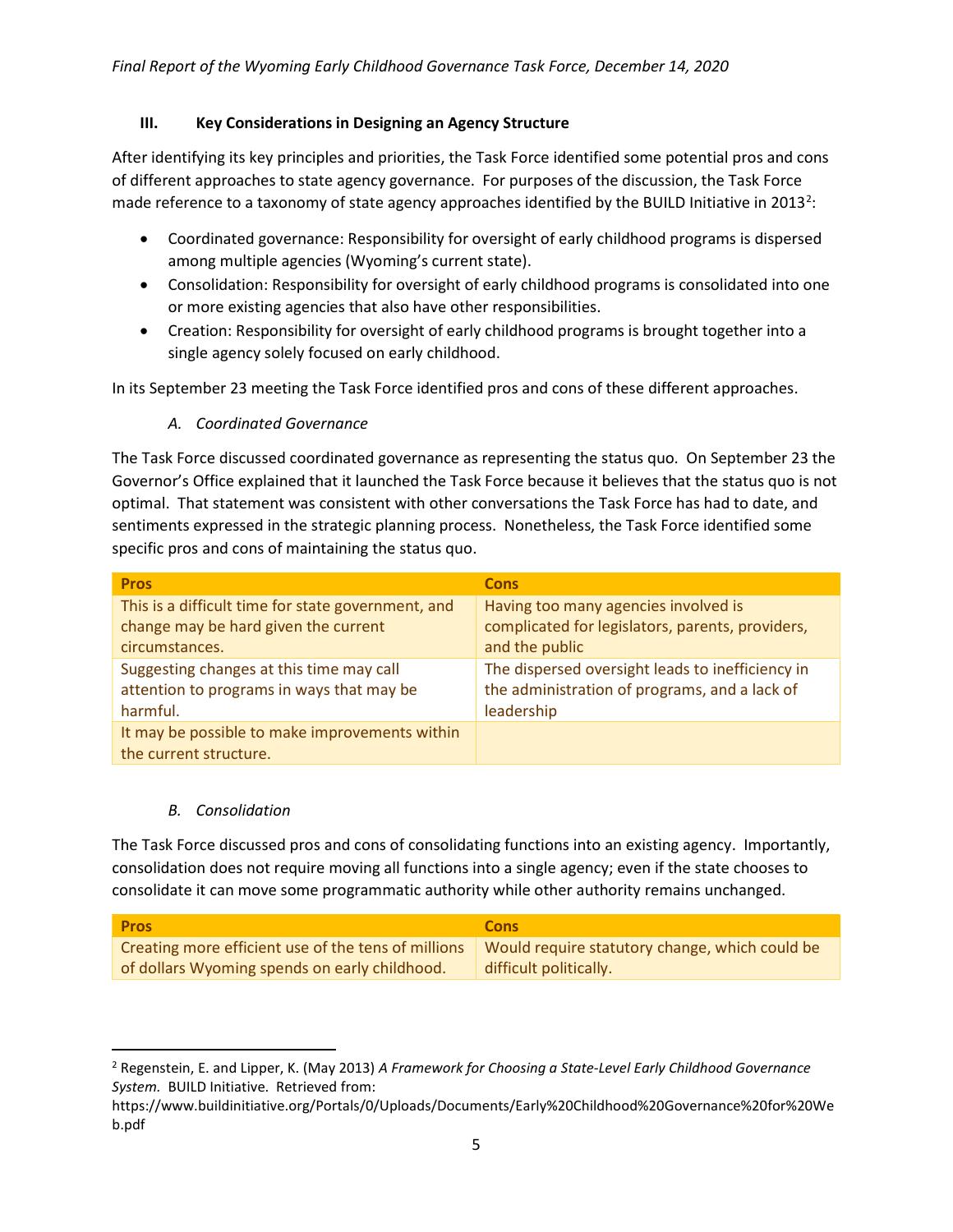Final Report of the Wyoming Early Childhood Governance Task Force, December 14, 2020

| <b>Pros</b>                                                                                                                                                             | <b>Cons</b>                                                                                                                                                          |
|-------------------------------------------------------------------------------------------------------------------------------------------------------------------------|----------------------------------------------------------------------------------------------------------------------------------------------------------------------|
| Making it easier for providers to deliver service,<br>with more consistent rules and oversight - and<br>expertise in the entire field, not just individual<br>programs. | There is scar tissue at multiple agencies from<br>previous efforts to consolidate programs.                                                                          |
| The potential to create a high-level leader within<br>an agency who can provide consistent<br>communication, including to parents.                                      | The potential for ECE to get lost within an agency<br>if its leadership is not sufficiently high-ranking.                                                            |
| Having a single oversight agency could create<br>consistency in policy and planning in a way that is<br>easier for providers and other stakeholders.                    | Having decisions on funding centralized could<br>make it challenging for some stakeholders and<br>put them at a disadvantage in dealing with the<br>state.           |
| Less costly than creating a new agency, as it can<br>take advantage of existing infrastructure.                                                                         | There are costs to managing a transition, and<br>even if money can be found to manage those<br>costs it will cause disruption in existing agencies<br>and the field. |
| Provides a potential opportunity for meaningful<br>improvement in service delivery.                                                                                     | Does not guarantee meaningful improvement in<br>service delivery.                                                                                                    |

While many of the comments were about consolidation generally, there were some comments that were specific to particular agency scenarios. These included:

- The issue of creating a birth-through-high school continuum which would likely have to be housed at the Department of Education – or a separate birth-to-five lead agency that would then work with the Department of Education on that continuum.
- Concerns were raised about moving early childhood functions into the Department of Education, given the Department's statutory mission and primary constituent base. The Department of Education works primarily with K-12 schools, and the early childhood field includes many other kinds of providers.
- One Task Force member noted that each agency has a very different culture and charge, which would impact how it would approach early childhood if it were given new responsibilities.
- One Task Force member noted that the Department of Family Services currently has numerous early childhood programs, and that moving additional functions to DFS might reduce the number of moving parts.

Task Force members noted that if a proposal were to be brought to the legislature it would need to have a clear rationale, which could be grounded in the Task Force's priorities and functions (and other priorities identified through the strategic plan).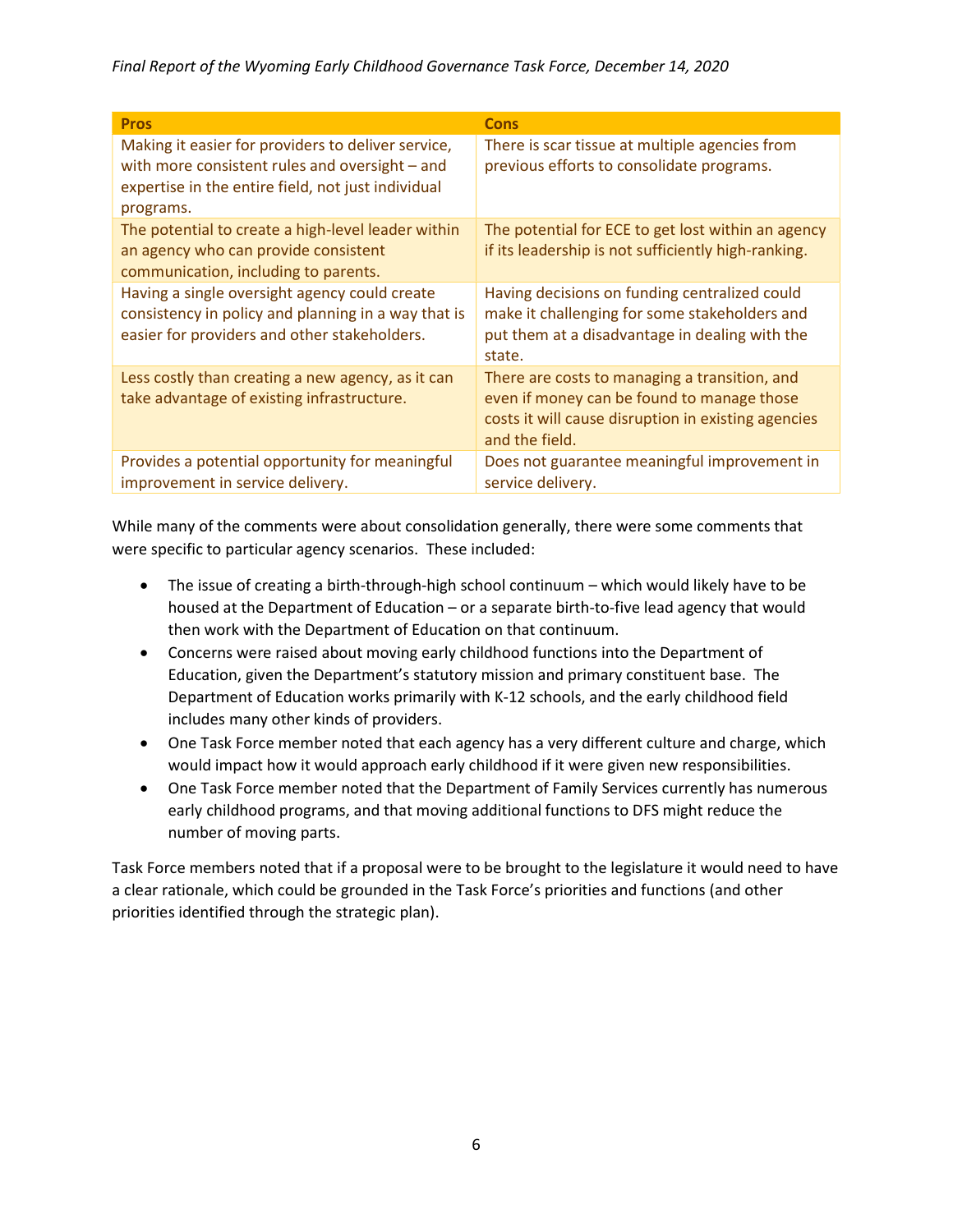# C. Creation

Five states have created a standalone agency focused on early childhood. The Task Force identified the pros and cons this possibility as well.

| <b>Pros</b>                                                                                                                                 | <b>Cons</b>                                                                                                                                                                                                                                                                                                                                             |
|---------------------------------------------------------------------------------------------------------------------------------------------|---------------------------------------------------------------------------------------------------------------------------------------------------------------------------------------------------------------------------------------------------------------------------------------------------------------------------------------------------------|
| Would elevate the subject of early childhood, and<br>avoid issues relating to how early childhood fits<br>within a larger agency construct. | Would require statutory change, which would be<br>difficult politically. Indeed, several Task Force<br>members indicated they did not believe the<br>Legislature would be willing to support the<br>creation of a new agency for early childhood -<br>and if these members are correct, it would mean<br>that this strategy is not viable at this time. |
| Would be positioned to set coherent policy and<br>provide clear leadership and communication on<br>early childhood subjects.                | Would require substantial new administrative<br>capacity, and would involve a more complicated<br>transition than the consolidation of functions into<br>an existing agency.                                                                                                                                                                            |

# IV. The Task Force's Recommendations for Governance Changes

At its October 9 meeting, the Task Force made recommendations about the direction the state should pursue:

- A substantial majority of the Task Force would like to change the state's early childhood governance at some point in the coming years.
- A majority of the Task Force would like to consolidate functions into an existing state agency. Other members could support the creation of a new agency, but several of those Task Force members indicated that they could also support consolidation under the right circumstances.
- The Task Force was asked to make recommendations for which agencies should have their role expanded in the event the state decides to consolidate functions into existing agencies. A strong majority of members indicated that the Department of Family Services and Department of Education should take on new responsibilities.

These recommendations represent a consensus of the Task Force, if not an entirely unanimous opinion. Importantly, the Task Force agreed that functions should not be moved across agencies unless it will lead to meaningful changes in how programs operate and how the state provides leadership. Some key ideas that were raised in the Task Force's discussion, which should inform the work going forward:

- Multiple Task Force members reiterated their belief that the legislature would not support creation at this time.
- Members who support moving functions into the Department of Family Services generally indicated that they believe that the Department's focus on family strengthening is a key lens that should be applied to any early childhood programs it oversees. Similarly, members who support moving functions into the Department of Education appreciate WDE's emphasis on learning and development, and it's connection to K-12 – which should be brought to bear on any new responsibilities in early childhood. While the Task Force's discussion focused primarily on potential changes to oversight of publicly-funded services, the Task Force wanted to acknowledge that the work already being done by DFS and WDE on their existing early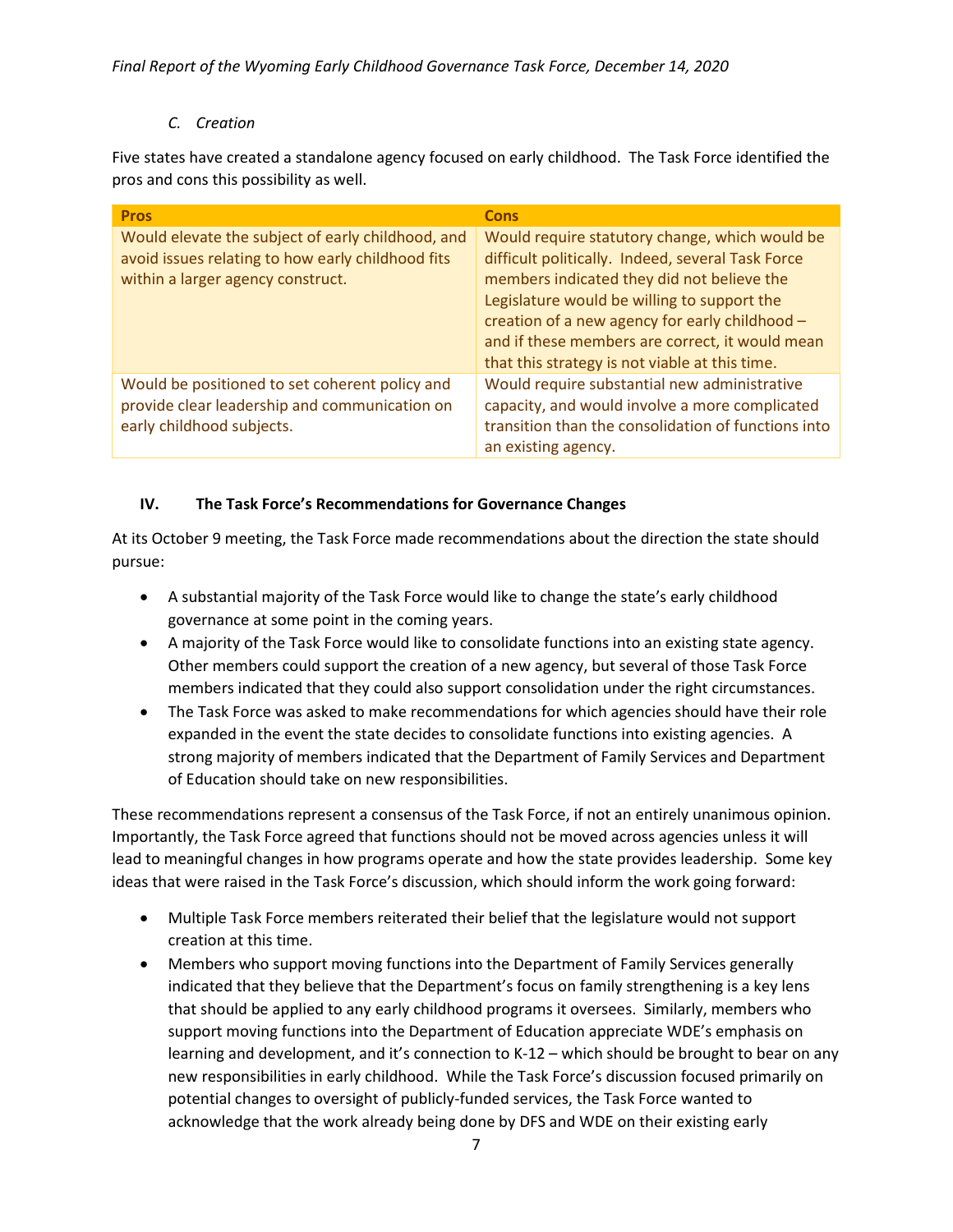childhood functions were an important factor in the Task Force's recommendation that they be given additional responsibilities.

- Indeed, the Task Force discussed how each agency brings a particular set of strengths to its work – and that any agency taking on new responsibilities should be respectful of the strengths and viewpoints of other agencies, so that when a new structure is built it brings a broader viewpoint that encompasses what had been the lenses of multiple agencies.
- Advocates for creation of a new agency generally emphasized their belief that a standalone agency would allow for a fresh start and new mentality. They indicated that they hoped this same approach could be brought to an effort to consolidate. This would likely require new leadership with a broad systems focus and the ability to create a more unified culture.
- Some Task Force members indicated that consolidating into two agencies could have advantages, whereas others believed it would be most effective to consolidate into one.

On October 23, the Task Force continued its conversation by discussing four major program areas currently housed at the Department of Health and the Department of Workforce Services, with the goal of making recommendations for where those program areas would fit best. Based on the October 23 discussion – and further discussion at its December 4 meeting -- the Task Force came to the following recommendations:

- The Approach to Transition. The Task Force recognizes that making the changes it recommends will take work. Accordingly, as discussed further below, the Task Force recommends that the process of transition involve an accessible and accountable process that engages affected stakeholders, and gives the public the opportunity to weigh in on the specifics of the oversight transitions. This process of engagement should continue once the programs have moved to their new agency homes.
- Quality Counts: The Task Force reached consensus that Quality Counts should be moved to the Department of Family Services. Because DFS already funds child care and has a leadership role in supporting child care professionals, it makes sense to bring the work of Quality Counts to DFS – which will hopefully lead to improved support for providers and better information for families. Task Force members expressed the hope that this will help streamline professional development opportunities.
	- $\circ$  The Task Force noted that there is a companion program at the Department of Workforce Services – an *unemployment insurance trust fund* – and that the move should be designed to minimize any negative impact on the oversight of that trust fund.
- Home visiting: A clear majority of the Task Force recommended that home visiting leadership be vested in the Department of Family Services. In doing so, the Task Force would like to see the DFS establish a more coherent menu of voluntary home visiting options and provide the leadership needed to ensure that families are able to access the services that best meet their needs. This will require thinking broadly about existing models and coordinating among them.
	- $\circ$  In coordinating among models DFS will need to examine outcomes of those different home visiting models.
	- $\circ$  The Task Force noted some of the benefits to home visiting of having a focus on family and community health, which members would like to see preserved within the state's home visiting program under DFS' leadership. WDH explained that home visiting includes maternal health before, during, and after pregnancy, in addition to services for young children.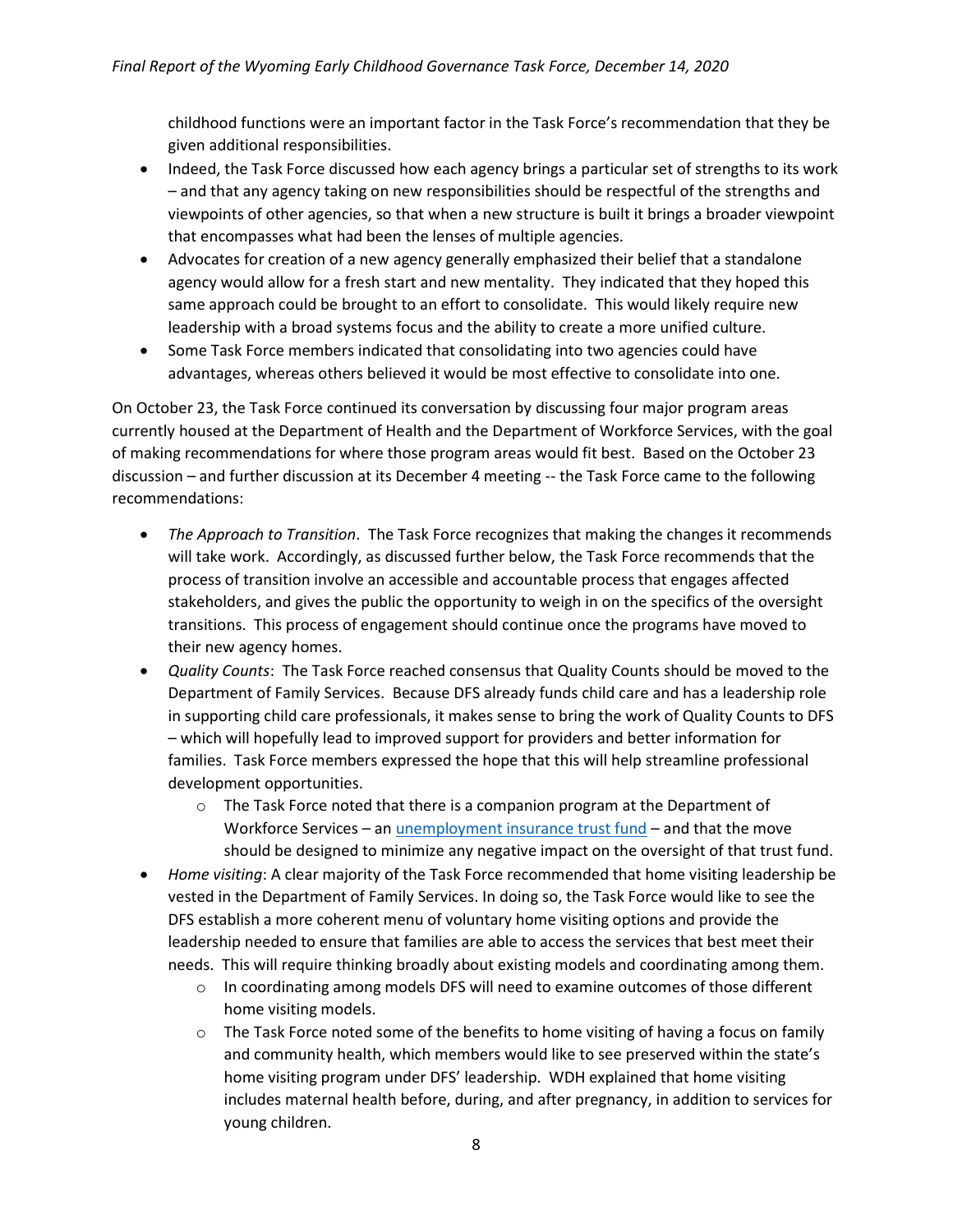- $\circ$  The Task Force recommends that DFS consider how home visiting can be strengthened by partnerships with other programs, including child welfare.
- $\circ$  Task Force members also emphasized that the cross-disciplinary nature of home visiting will mean that coordination between DFS and other agencies will be important to the success of the field. The Task Force noted that there are services that have an in-home component that are not defined as home visiting services, and that DFS' efforts to develop a coherent approach to home visiting should take account of those services as well.
- $\circ$  The Task Force acknowledges that Public Health Nurses will remain at the Department of Health, and recommends that DFS work with the Department of Health in defining the role of Public Health Nurses within the improved home visiting system.
- IDEA/Special Education: The Task Force recommends that IDEA functions be consolidated into the Wyoming Department of Education, including both Part B (3-5 year olds) and Part C (0-3 year olds). An initial vote of the Task Force on October 23 showed a clear majority supporting this change. At a final vote at the close of the Task Force's December 4 meeting, an overwhelming majority of voting Task Force members supported a move of Part B to WDE, and all Task Force members who voted recommended that Part C be moved to WDE.
	- $\circ$  The Department of Education acknowledged at the October 9 meeting that there are substantial gaps in the existing system. It indicated that it is ready to work with other stakeholders to come up with an approach to special education that is best for children. At the December 4 meeting it provided additional information about IDEA oversight and Wyoming's engagement with the federal Office of Special Education Programs. Also on December 4, Jaime Stine gave a presentation articulating the concerns of a majority of CDCs and raising some questions for the Task Force to consider.
		- Following the October 23 meeting, seven Child Development Center directors from regions around the state wrote to the Task Force regarding the Task Force's emerging recommendations. While the specifics of the letters varied, all of them expressed opposition to moving IDEA functions to the Department of Education. All of them also expressed that if a move were to occur the preferred destination would be the Department of Family Services. Some of the letters indicated a preference for remaining at the Department of Health. These letters were circulated to the Task Force on November 9. Between November 9 and the December 4 meeting the Task Force received letters from additional stakeholders offering varying perspectives, including another letter from a CDC opposed to the recommendations; two letters from CDCs in favor of the recommendations; two additional letters opposing some portion of the recommendations -- one of which asked for all services to be consolidated under DFS, and the other objected to the proposed move of home visiting services to DFS; four letters specifically supportive of the idea of moving special education services to the WDE; and one letter expressing concern with the CDCs' advocacy approach and proposing a task force to study Part B and C funding. All of these letters were shared with Task Force members prior to the December 4 meeting.
	- $\circ$  Importantly, the Task Force's recommendation speaks only to a change in oversight at the state level; the Task Force did not make recommendations regarding the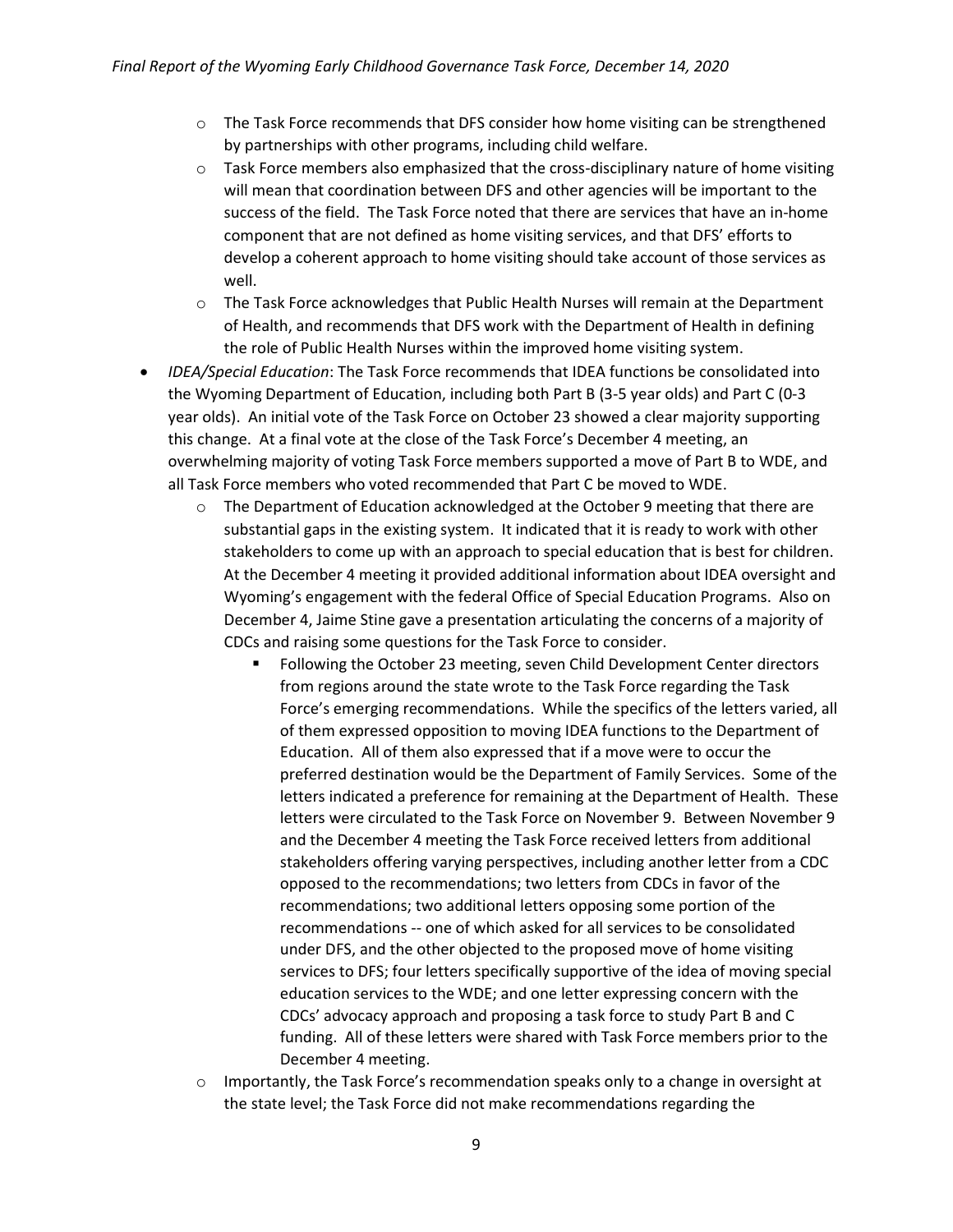relationship between school districts and Child Development Centers. The Task Force would like to see this issue addressed as part of the transition planning to having IDEA services at the Department of Education. Specifically, the Task Force would like to see WDE, CDCs, and school districts work together to establish requirements for transparency and public engagement that would govern the process of changing the approach to delivery in any community. The Task Force believes communities potentially impacted by changes in WDE's approach –or by any proposed shift in service delivery – should have the opportunity to weigh in before any final decisions are reached.

- **WDE and the Department of Health informed the Task Force at its December 4** meeting that their position is that under current Wyoming law, the state has the power to award early childhood IDEA funds to either regional developmental preschools or other appropriate institutions. $3$  This would be expected to remain true if oversight responsibility is consolidated into WDE, and the recommendation above speaks to how the Task Force would like WDE to go about exercising that power.
- WDE also indicated in the December 4 meeting that it contacted OSEP to ask about the method by which it could contract with CDCs. Currently CDCs are able to enter into a single contract with the state and are not required to contract with each individual school district in its region. WDE represented to the Task Force that it had confirmed with OSEP that this approach could continue if WDE assumed sole oversight responsibilities over IDEA.
- The Task Force recommends that WDE remain in close contact with OSEP as a key part of a successful transition of IDEA functions.
- $\circ$  As part of the larger strategic planning work the state is studying how it manages important transitions for children and families in the early childhood years; the transition from Part C special education to Part B is one of those transitions.
- $\circ$  Under the IDEA statute, 20 U.S.C. §1435(a)(10), any change in the designation of the lead Part C agency requires the Governor to notify the federal government of that change.
- Head Start Collaboration Office: The Task Force was initially relatively evenly divided on the question of whether the Collaboration office should be moved to the Department of Family Services or the Department of Education. At the time the Task Force was polled on this issue on October 23, the Task Force had not yet made a recommendation for where the state's IDEA functions would be placed. After the meeting, Quentin Rinker – representing the Head Start Association – expressed a preference that the Collaboration office be moved to the same agency as IDEA, which in this case would be the Department of Education. Task Force members were offered the opportunity to propose alternate approaches, and none did. The final consensus of the Task Force was that the Collaboration office should be moved to WDE.

Importantly, the Task Force recognized that simply moving programs to a new agency home does not automatically improve them. The receiving agencies will need to establish new leadership structures to

<sup>&</sup>lt;sup>3</sup> This definition of eligible providers comes from Wyo. Stat. Ann. § 21-2-703(b)(i). This language is part of Wyoming Statutes Title I, Chapter 2, Article 7, which governs services to preschool children with disabilities. Additional state responsibilities in distributing funds are included in § 21-2-705 and § 21-2-706. The Child Development Centers are considered regional developmental preschools under the statutory definition.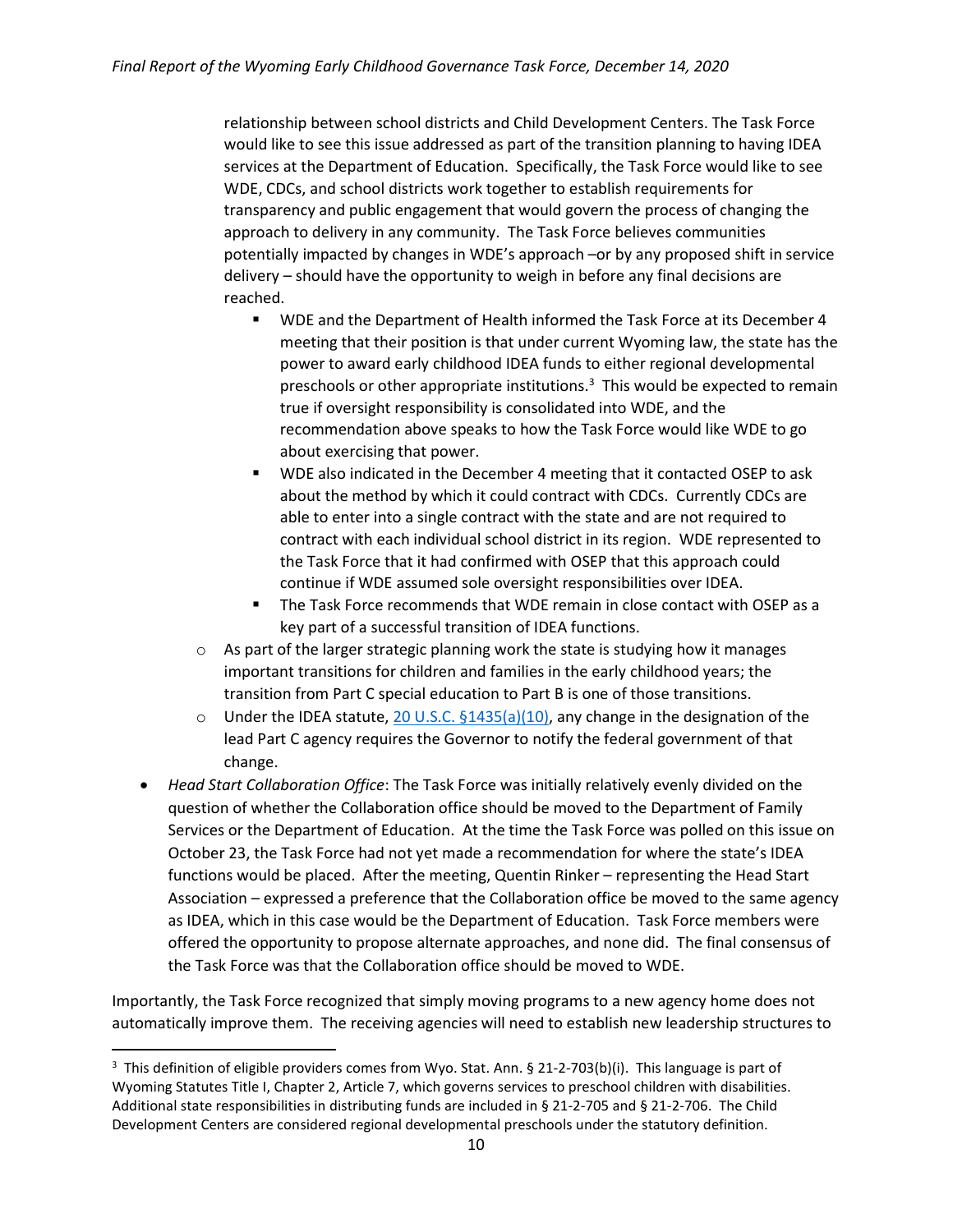oversee the combined operations, and spend focused energy on harmonizing the programs – and seeing that the results are communicated to policymakers, practitioners, and families. The Task Force recognizes that it will take some time for that work to bear fruit, but believes it is worth it to create a more effective system on an ongoing basis.

# V. The Work Ahead

The level of consensus achieved by the Task Force represents an unprecedented level of progress on the issue of early childhood governance for Wyoming. But it is clear that there are important substantive issues that remain unresolved.

# A. The State's Relationship with Regional and Community Infrastructure

One topic that will need further exploration is the relationship of the newly-consolidated structure with regional and local infrastructure. The Task Force has identified several important regional and local activities to support the new governance approach in executing the prioritized core functions:

- Identifying and addressing gaps in service in rural areas;
- Regional support networks to help providers with their financial management;
- Local engagement for families to help them navigate the system and access the services they need; and
- Professional learning collaboratives to engage professionals.

In the long run the state will need to resolve all of these issues and create durable structures to ensure that functions are well-executed. In the short term, the state will need to determine how much clarity it needs on these issues before moving forward toward a new agency structure. These issues can and should be addressed in the course of transition planning and the early years of a new agency.

# B. The Nature of Interagency Collaboration

As required by the federal Head Start law, Wyoming maintains an Early Childhood State Advisory Council. Whatever changes are made to Wyoming's administration of its early childhood programs, the Council could serve as a valuable forum for continued collaboration (a) among state agencies, and (b) between state government and its outside partners. A change in governance could require rethinking the Council's role and agenda, and considering what value it might have in a reconfigured landscape.

The state will also need to consider what other structures it might want for interagency collaboration. These can be informal, and should not necessarily be created formally as part of a reorganization. Some states have established collaborative structures for leaders inside government to work together, and Wyoming may want to consider doing the same – particularly as the consolidation process should lead to both Family Services and Education playing significant roles in early childhood.

The state's emerging shift to having two lead agencies will require substantial coordination between those two agencies. It will also be important for each agency to incorporate the values of the other into its work, so that the field does not perceive an artificial divide between "education" and "care." The child care programs administered at the Department of Family Services have an educational component, and the preschool programs administered at the Department of Education provide care and engage families; ongoing collaboration between these two agencies will be needed to reinforce these shared values.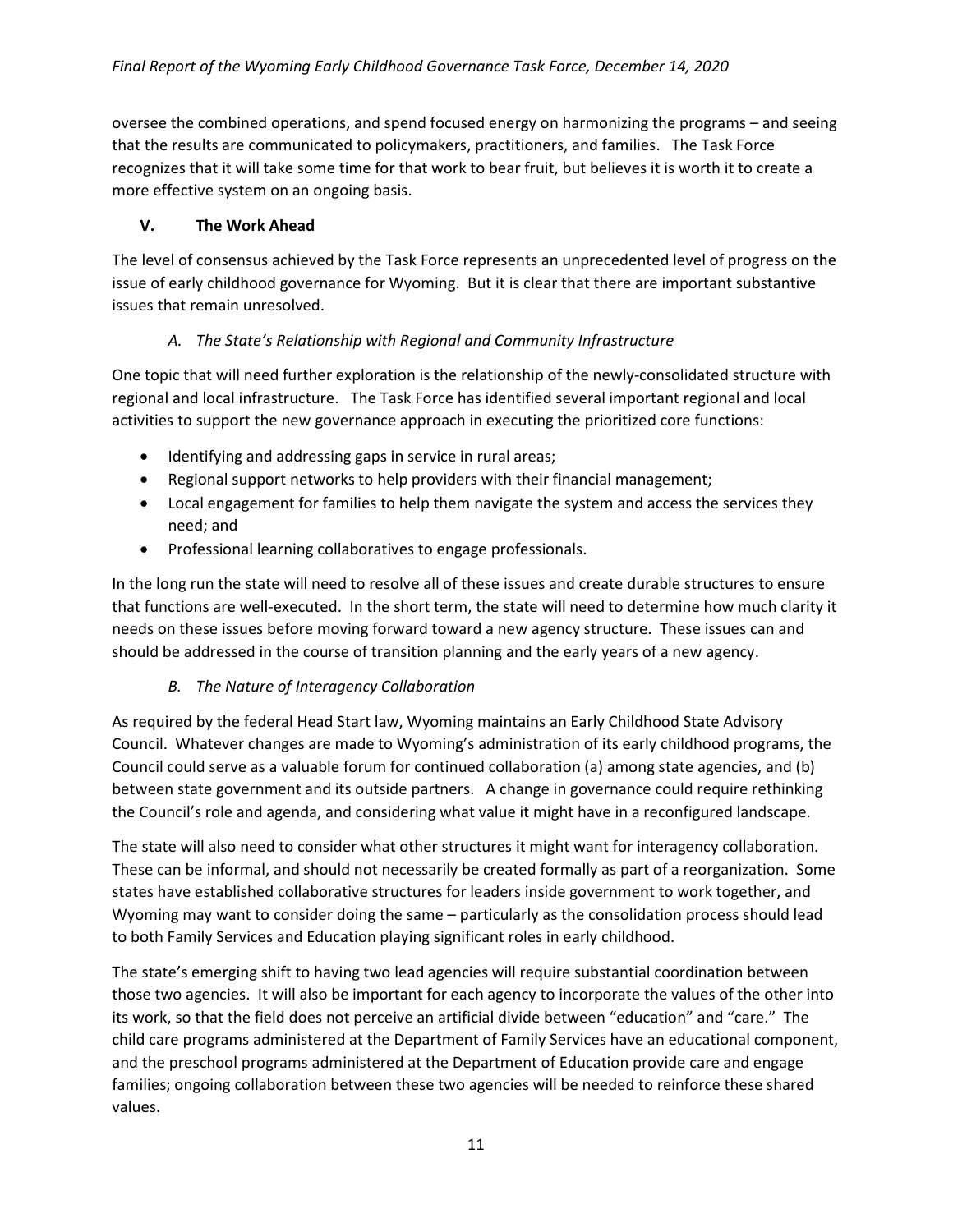# C. Data Capacity

In many ways the most challenging aspect of establishing a state's data infrastructure is data governance – and that the issue of data governance is logically addressed in the transition from one overall governance structure to another. If programs are consolidated into one or two agencies, that is an excellent opportunity to look further at how data should be managed to help improve child and family outcomes.

Importantly, better data use will require more than improved data production – it will also require the capacity to analyze and report on data. In too many states data isn't all that meaningful to the people collecting and reporting it, and there is limited capacity to make sense of the data produced. The process of planning for a new agency structure should include attention to developing this kind of capacity, with the recognition that analytic capacity need not sit in the lead agency itself; while that approach has merit, the state can also consider housing capacity at outside partners or in higher education.

In the renewal grant the state's approach will be to seek the establishment of shared data infrastructure that can rapidly produce useful information for Wyoming policymakers, particularly leaders at DFS and WDE. This infrastructure will be cloud-based and will leverage data sources Wyoming already has available.

The shared infrastructure will be designed so that it can be easily expandable – and the state will engage with communities and providers to learn more about how they would like to use data infrastructure, so that additional use capacity can be built out over time. Once the state's new governance approach is finalized, the agencies with oversight of key programs will need to enter into an overarching interagency agreement that provides a framework for data utilization that allows the state to produce data in a rapid and reliable manner to inform decision-making – while strictly protecting data privacy and security. Each participant in the integrated data system will then have an individualized memorandum of understanding spelling out the terms of its participation.

# D. The Timing and Schedule of Any Change

The Task Force has noted on several occasions the possibility of moving forward with proposed changes in the 2021 Legislative Session, without coming to a consensus on whether or not doing so would be a good idea. Broadly stated, the work ahead will fall into three phases:

- i. Preparing to bring a proposal to the legislature. The Governor's Office has been working to develop a legislative proposal based on the recommendations of the Task Force.
- ii. As noted above, the legislature approves any changes, there would need to be a transitional period between the legislature's action and the actual launch of a new structure. Numerous issues of implementation could be addressed by the state in this time period. In the two most recent states to make a substantial governance change – New Mexico and Washington – the change was given slightly over a year of lead time, suggesting a launch date for the new structure of FY 2023. The Task Force agreed that an appropriate transition period is important, and that any legislation authorizing governance change should provide enough lead time to ensure that the transition is executed as smoothly as possible.
- iii. The transition does not end when a new structure is established. Indeed, substantial effort will likely be needed in the first year or two of the new structure to ensure that it takes hold and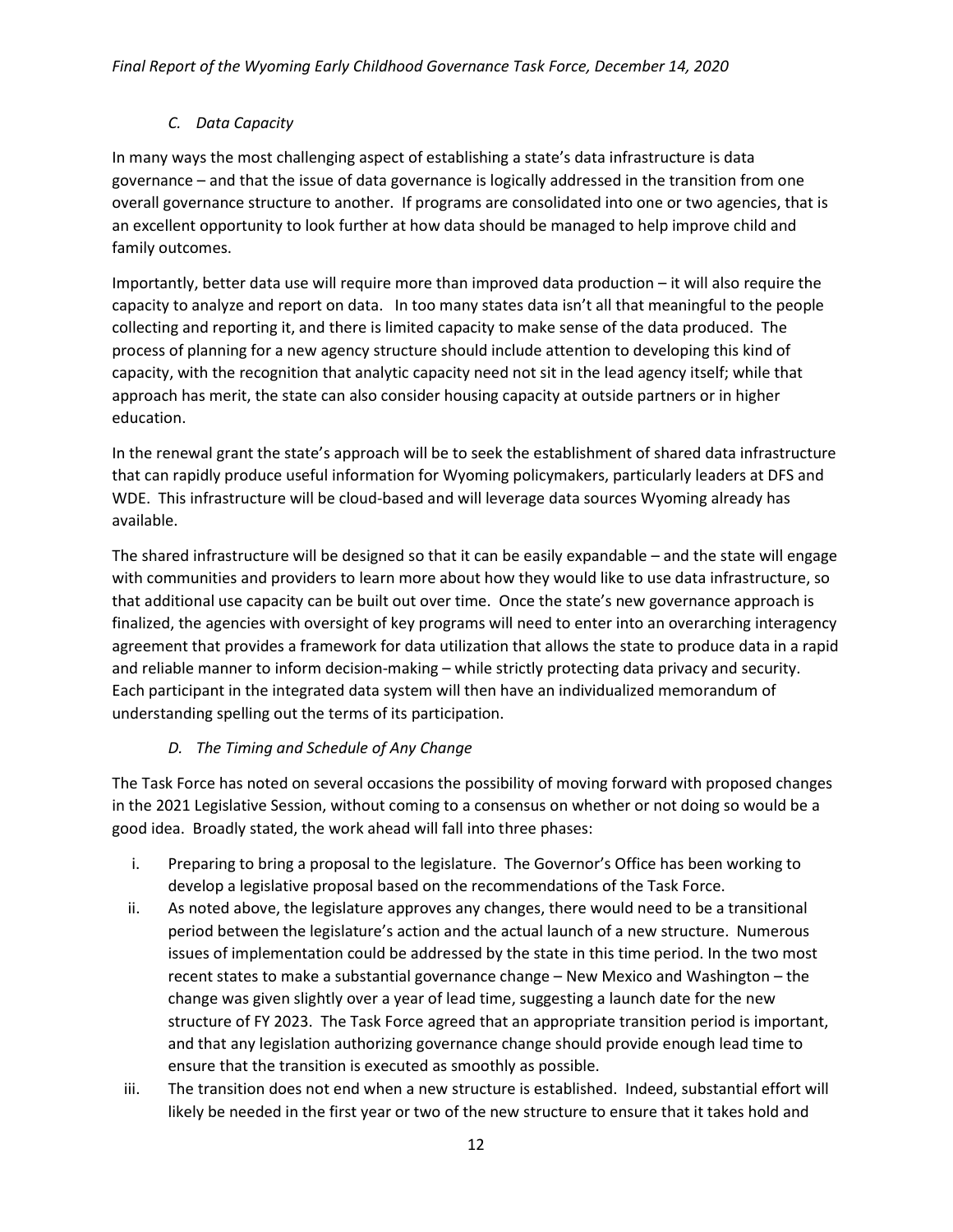begins to realize some of the promise identified by the Task Force. It is unrealistic to expect complete success within the first year or two, but some early wins are likely to be needed to give the work momentum.

Wyoming has applied for federal Preschool Development Grant renewal funds that would allow the state to support this work over the next three years. Clarity about the schedule of work within those three years will allow the state to be most effective in moving forward. One of the first steps in the transition planning process will be identifying which issues relating to the transition need to be resolved before a new agency structure is established, and which issues should be held for resolution until the new structure is up and running.

#### **Summary**

The Task Force is recommending moving IDEA functions and the Head Start Collaboration office into the Department of Education, with Quality Counts functions and leadership for home visiting a moving to the Department of Family Services. The Task Force's goal is not just to move programs from one agency to another – it is to see the programs function in a new way, with higher-level leadership setting a coherent direction for the field. These new responsibilities should build on the agencies' current responsibilities in early childhood, and they should work together to develop clear policies and communicate more effectively with the field – and families.

The Task Force has worked to develop this proposal in the knowledge that a great deal of work will be needed to make it a reality. The members of the Task Force believe that if the recommendations of this report are implemented successfully, it will lead to better outcomes for children and families in Wyoming. The pandemic is taking a significant toll on Wyoming's early childhood field, and the Task Force hopes that this report will help contribute to a brighter future for early childhood services in the state.